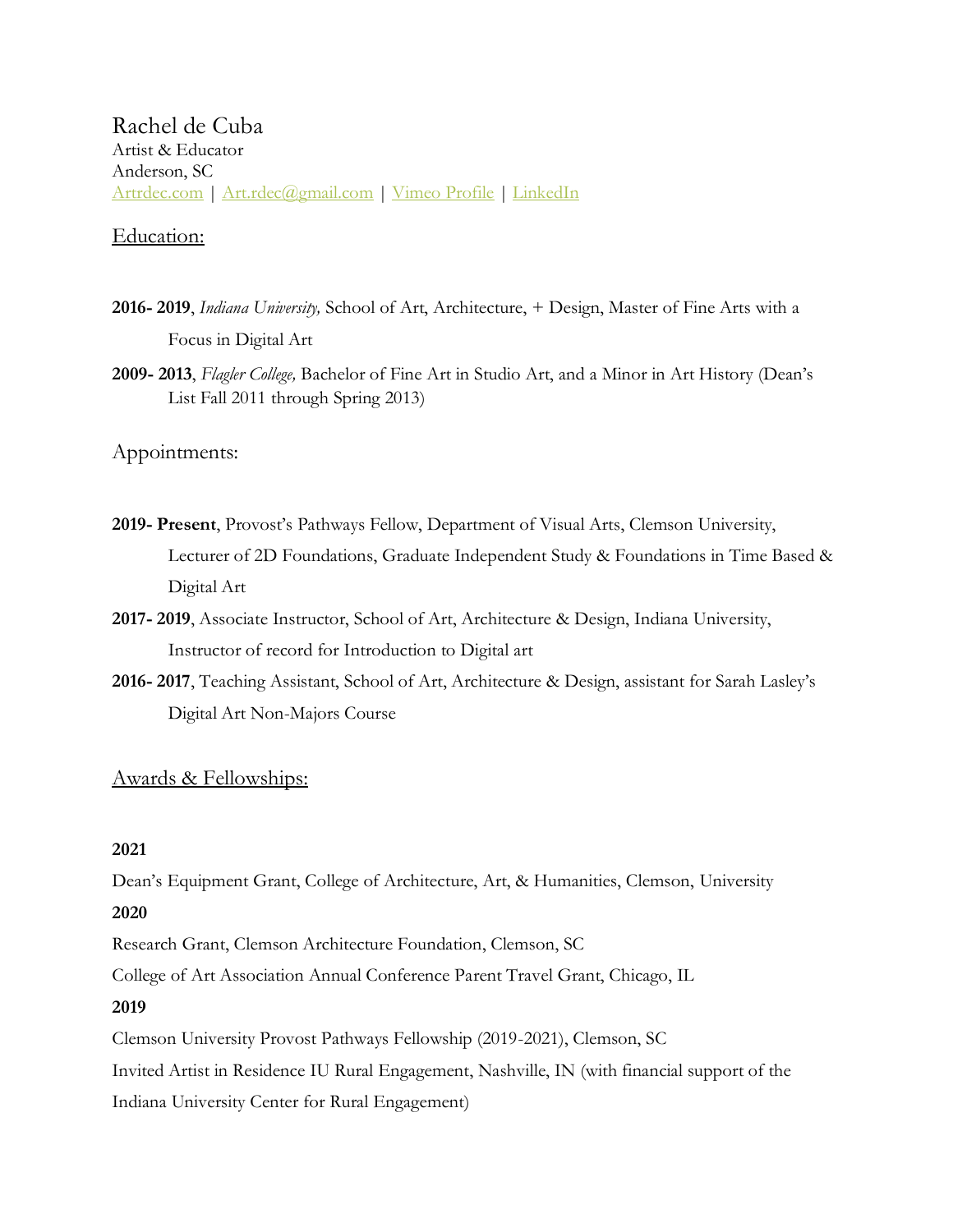NSAL Juried Exhibition Reva Shiner Memorial Award, Bloomington, IN Indiana University Masters Fine Arts Projects Grant-in-Aid, IN

### **2018**

Curator-in-Residence/Black Vulture Projects, Paoli, IN Travel Grant, College of Art, Architecture & Design, Indiana University, Bloomington, IN

# Selected Exhibitions & Screenings:

#### Solo:

### **2019**

*Finding the Soft Spot…*, Grunwald Gallery, Bloomington, IN (catalogue) *As Circular As Hope*, Brown County History Center, Nashville, IN

### **2016**

*Dama Djanochi*, Fuller Projects, Bloomington, IN

### Group:

### **2022**

Art Fields Festival, Lake City, SC (Juried by Dr. Catherine Walworth, George Galbreath, Dr. Jonathan Stuhlman, Juana Williams & Nina Goodale, catalogue)

Two-person exhibition, My Daughter Gathers Seeds, Greenville Center for Creative Arts, Greenville, SC (with artist matthew anthony batty, catalogue)

5 x 5 Tiger Strikes Asteroid Berlin Exchange, Frontviews Gallery, Berlin, Germany

*Obsolete*, National Museum Gallery, Berlin, Germany (curated by Raff van der Sman)

### **2021**

Group Exhibit, The Vendue Gallery, Charleston, SC (Invited by Barbara Montgomery) South Carolina 2021 Biennial, 701 CCA, Columbia, SC (juried by Anita N. Bateman, Ph.D., Paul Barrett, Cecelia Lucas Stucker)

*Artists Teaching: Teaching Artists*, Lee Gallery, Clemson University, Clemson, SC

*It Feels Like the First Time,* Mana Contemporary, Chicago, IL (curated by Teresa Silva & Holly Cahill)

Two-Person Exhibition, *From: Mangroves To: Magnolias,* Wofford College, Spartanburg, SC (with artist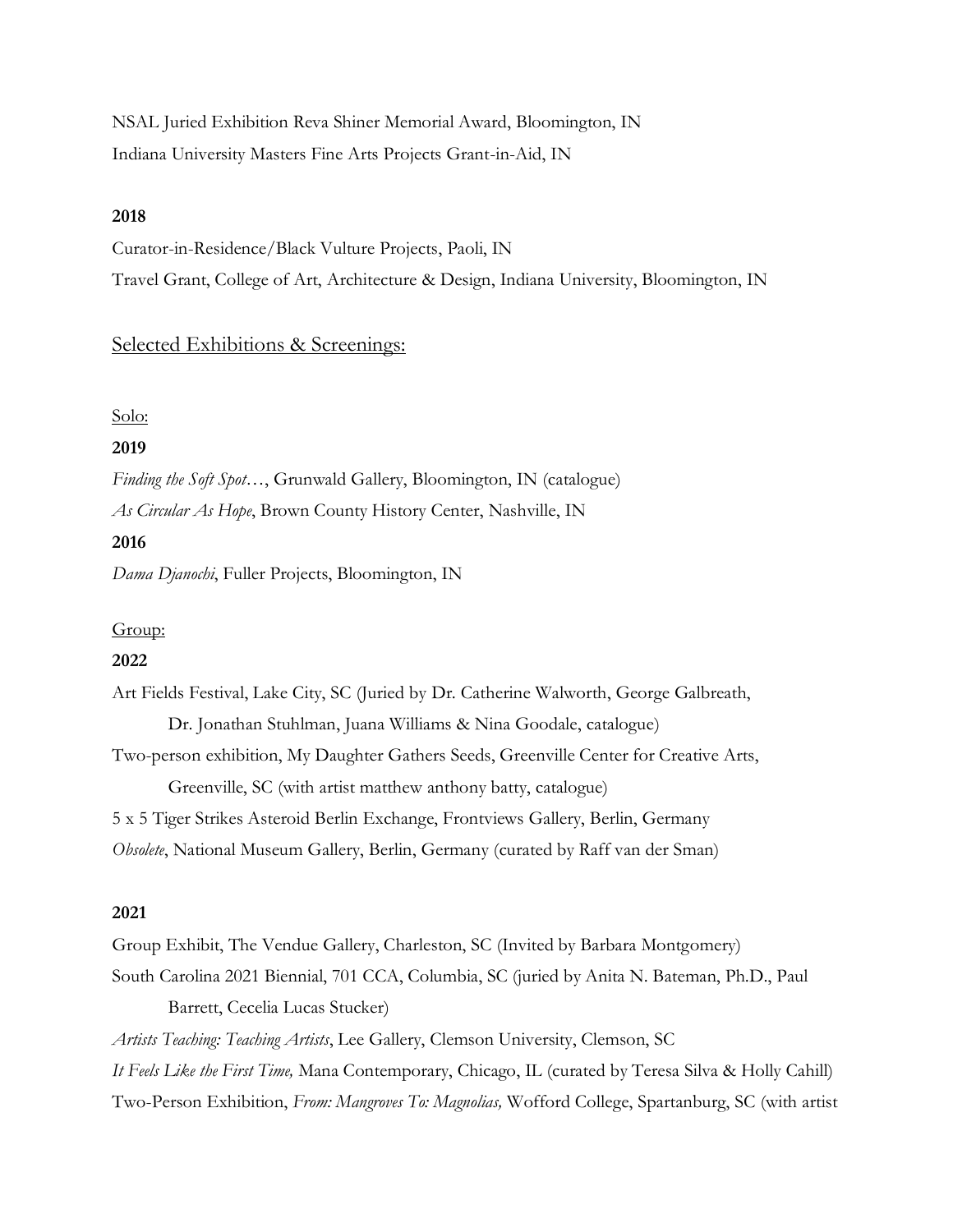matthew anthony batty)

- 9<sup>th</sup> Annual Collegiate Invitational Art Exhibition, Spartanburg, SC (invited by Denise Woodward Detrich)
- *Distant Neighbors,* Eckert Art Gallery, Millersville, PA (invited by curator Heidi Leitzke, Director of Eckert Art Gallery & Assistant Professor of Art, Millersville University)
- Art Fields Festival, Trax Visual Art Center, Lake City, SC (Juried by Erin Jane Nelson, Jacqueline Keane Adams, Toya Northington, Willie Little, & Peter J. Baldia, catalogue)

### **2020**

- *The Volcano Lovers*, Cinnamon Gallery, Rotterdam, Netherlands (organized by Tiger Strikes Asteroid Network)
- *Virginia Dares Cinematic Awards Showcase,* Blacksburg, VA

#### **2019**

- Department of Visual Art Juried Alumni Exhibition, Crisp Ellert Art Museum, Saint Augustine, FL (curated by Dr. Amy Galpin)
- *Cinema Reset* New Media Featured Artist, New Orleans Film Festival, New Orleans, LA (curated by Rachel Lin Weaver, with support from the Andy Warhol Foundation)
- *Contemporary Fibers,* Juried Exhibition for Deeper Than Indigo: Southeast Textiles Symposium, Tovar House, Saint Augustine, FL (Juried by Elizabeth Kozlowski)
- National Society of Arts & Letters: Competition and Exhibition of Emerging Artists, Waldron Arts Center, Bloomington, IN
- *Their Honeyed Heaviness,* IFell Gallery, Bloomington, IN (with artists Caroline Gerberick, Joann Quiñones, & Victoria Ridgway)

#### **2018**

Cucalorous Festival, Wilmington, NC

*This is Not a Sentence,* Black Vulture Projects, Paoli, IN

New Media Caucus MFA Film Showcase, Artspace @ CAA, Los Angeles, CA

*Take It,* The Soap Gallery, Youngstown, OH (curated by Heather Seno)

#### **2017**

*The Body & Transcendence*: Film Showcase, Moving Image Archive, Bloomington, IN (curated by Sarah Lasley)

*Rote Passage*, Noise Gallery, Bloomington, IN (performance with Jenna Richards)

*Go Big or Go Home*, Sculpture Park at McCalla Schoolhouse, Bloomington, IN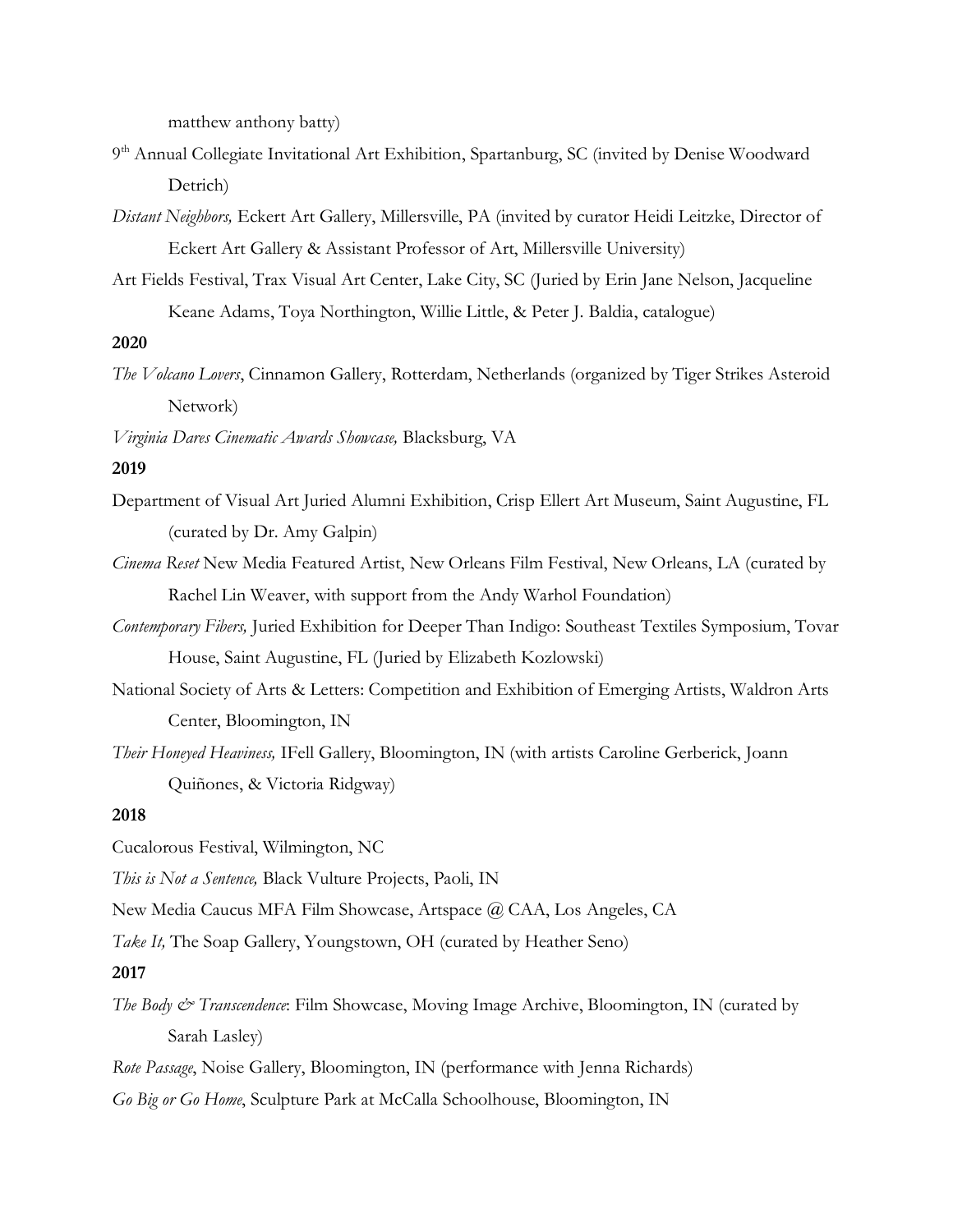*Tell Me About the Youth of Rivers*, Fuller Projects, Bloomington, IN (with artists Erin Bowers, Leda Balch, & Daun Fields)

Indiana University Non-graduating MFA Group Show, Grunwald

Gallery, Bloomington, IN

# **2016**

IU Cinema Student Showcase, Indiana University Cinema, Bloomington, IN *Reimagining the Family Portrait,* Group Show, Fuller Projects, Bloomington, IN *Extended Family: Mid-America Print Council*, 849 Gallery, Louisville, KY (catalogue) Sweet Peach Collective, K23 Gallery, San Antonio, TX Modular Art Pod Show, Oz Arts, Nashville, TN Mass Visual Arts- Mass Five Juried Show, First Magnitude, Gainesville, FL **2015** *American Mutt*, The Wood Yard Projects, Bloomington, IN Juried Alumni Exhibition, Flagler College, Saint Augustine, FL Beyond Material, Scene Metrospace, East Lansing, MI (Curated by Kate Garmen) **2014** Artist in Residence-Group Show, Have Company, Grand Rapids, MI Plum Group Show, Plum Art Gallery, Saint Augustine, FL

### **2013**

Float: Florida Artist Collective Showcase, Saint Augustine, FL

*Up and Coming*, Amiro Art Gallery, Saint Augustine, FL

# Publications:

# **2021**

Art Papers, *Tiger Strikes Asteroid: It Feels Like the First Time,* Review by Noah Hanna, Fall 2021 Issue

Bad at Sports, Episode 776: Teresa Silva, Holly Cahill, and Tiger Strikes Asteroid, [Podcast Link,](http://badatsports.com/2021/episode-776-teresa-silva-holly-cahill-and-tiger-strikes-asteroid/) Sept  $9<sup>th</sup> 2021$ 

The Post and Courier, *Review: [Part One of 701 CCA's Biennial finds the pulse of SC's diverse art scene strong](https://www.postandcourier.com/free-times/arts/review-part-one-of-701-ccas-biennial-finds-the-pulse-of-scs-diverse-art-scene/article_fc0e7e6c-2d17-11ec-b1a0-a38b7d411229.html?mc_cid=eb75bae020&mc_eid=e7fe3404b5)*, Tom Mack, SC

# **2018**

Museum Putty, Live Art Talk Show, [Museum Putty,](http://extremeappearances.blogspot.com/) Hosted by Erin Drew with support from the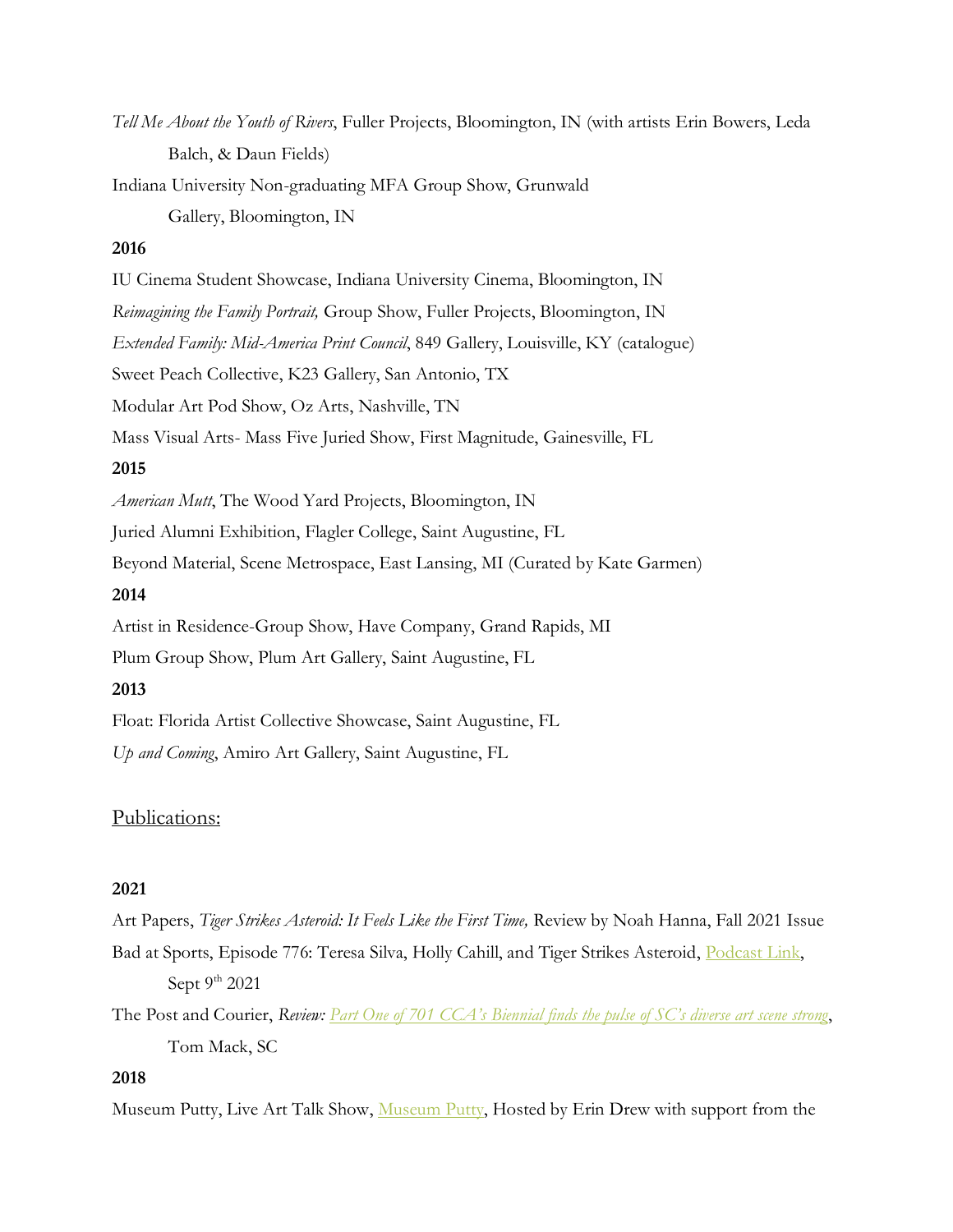## Bloomington Arts Council

Women Among Them Podcast: Episode 012, Hosted by Heather Seno

# **2017**

Studio Visits Podcast: Episode 007/ [Studio Visits Podcast](http://itunes.apple.com/us/podcast/studio-visits/id1253565886?mt=2)

# **2015**

The Square: WJCT/ **Archive of The Square** 

# **2014**

Have Company Podcast: AIR Conversation/ [AIR Conversation](http://have-company.com/podcast/2015/2/14/episode-eight-in-conversation-with-rachel-de-cuba)

Have Company Collaborative Blog Recipe/ **Avocado Dye Recipe** 

# **2013**

Starehouse Blog: Current and Crucial/ [Starehouse Interview](http://starehouse.wordpress.com/2013/04/17/current-and-crucial/)

# Publications as Author:

"Expanding Views: The Influence of Everyday Media on Ideation in the Studio", *Making &* 

*Thinking: Pedagogy of Ideation in the Arts Classroom*, Edited Volume, 2022, Masha Vlasova & Rina Goldfield Eds.

# **2021**

*[Backstory: A Compilation of artist writings on works in Tiger Strikes Asteroid It Feels Like the First Time,](https://www.manacontemporary.com/editorial/backstory-a-compilation-of-artist-writings-on-works-in-tiger-strikes-asteroid-it-feels-like-the-first-time/)*

Edited & Introduction by Holly Cahill, Mana Contemporary Editorials

# **2020**

*TSA\_PDF Anthology* – Edited by Alex Paik, Designed by matthew anthony batty

# Artist Talks, Lectures, Workshops:

# **2022**

"*New Perspectives in Art, Design, and Art History: Supporting and Showcasing Emerging Voices from Marginalized Communities",* Co-Chair, College Art Association Annual Conference, Chicago, IL

An Archive of Loose Leaves: Panel Discussion, Panel Moderator & Organizer, Watt Center, Clemson, SC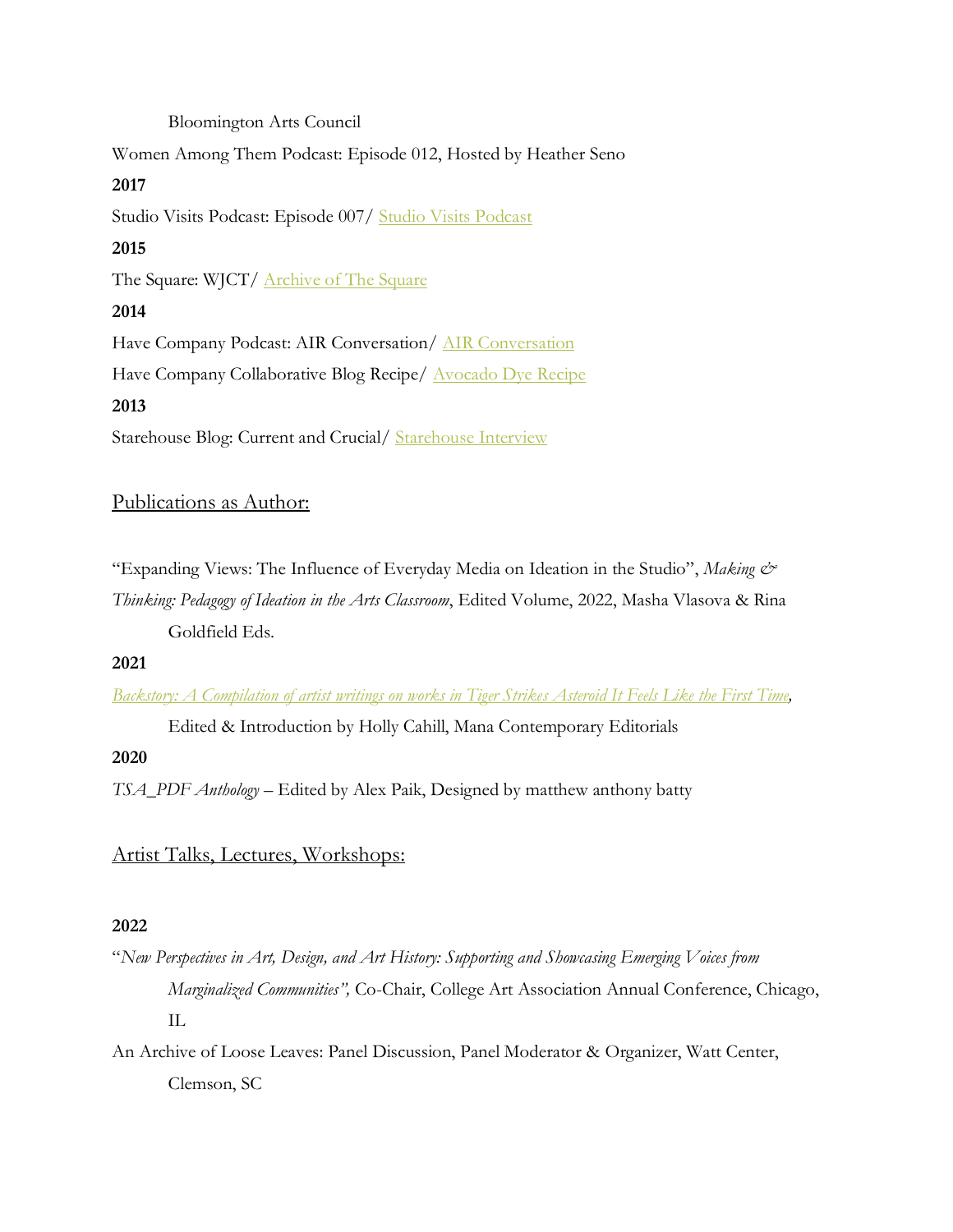#### **2021**

"Windswept Memories: Language & Reimaging the archive", *Of Public Memory,* Allison B Kidd,

Krista Oldham, Jonathan Beecher Field, Clemson Research Symposium, Clemson, SC Artfields Participating Artists Talk Event, Artfields, Lake City, SC

Artist Talk, Eckert Art Gallery, Millersville, PA (with members of Tiger Strikes Asteroid)

Guest Lecturer, Kara Mshinda's Race, Identity & Experience in America Art course, Temple University, Philadelphia, PA

Artists Talk, Wofford College, Spartanburg, SC (with artist matthew anthony batty)

#### **2020**

"I Hope I Thank You Enough: A look at Flawed Colonial History Structures", Rani Crowe, Virginia Dares Conference for Decolonizing/Re-Indigenizing Media (Virtual)

"Dwelling Growth: A meditation on the intertwined nature of growth of family and home", Turner Adornetto, Leticia Braga, Virginia Dares Conference for Decolonizing/Re-Indigenizing Media (Virtual)

Visiting Artist Talk, University of Indiana, Indianapolis, IN

Natural Dye Garden Director and Project Organizer/South Carolina Botanical Garden, SC

College of Art Association Annual Conference Panelist/Chicago, IL

### **2019**

Artist Talk, Grunwald Gallery, Bloomington, IN

Guest Lecturer, Joanne Quiñones's Introduction to Textiles course, Indiana University, Bloomington, IN

### **2018**

Natural Dyeing Instructor/Alchemy of Color/Saint Augustine. FL

### **2017**

Natural Dyeing Workshop Instructor, Sunrise Hive Creative Collective, Bloomington, IN

### **2016**

Lost Skills Workshops Organizer, Saint Augustine, FL

Iris Camp: Arts and Music Festival Organizer, Bloomington, IN

# **2015**

Keen and Crafty Market Organizer, Saint Augustine, FL

Natural Dyeing Workshop Instructor, Iris Camp: Arts and Music Festival, Bloomington, IN

### **2014**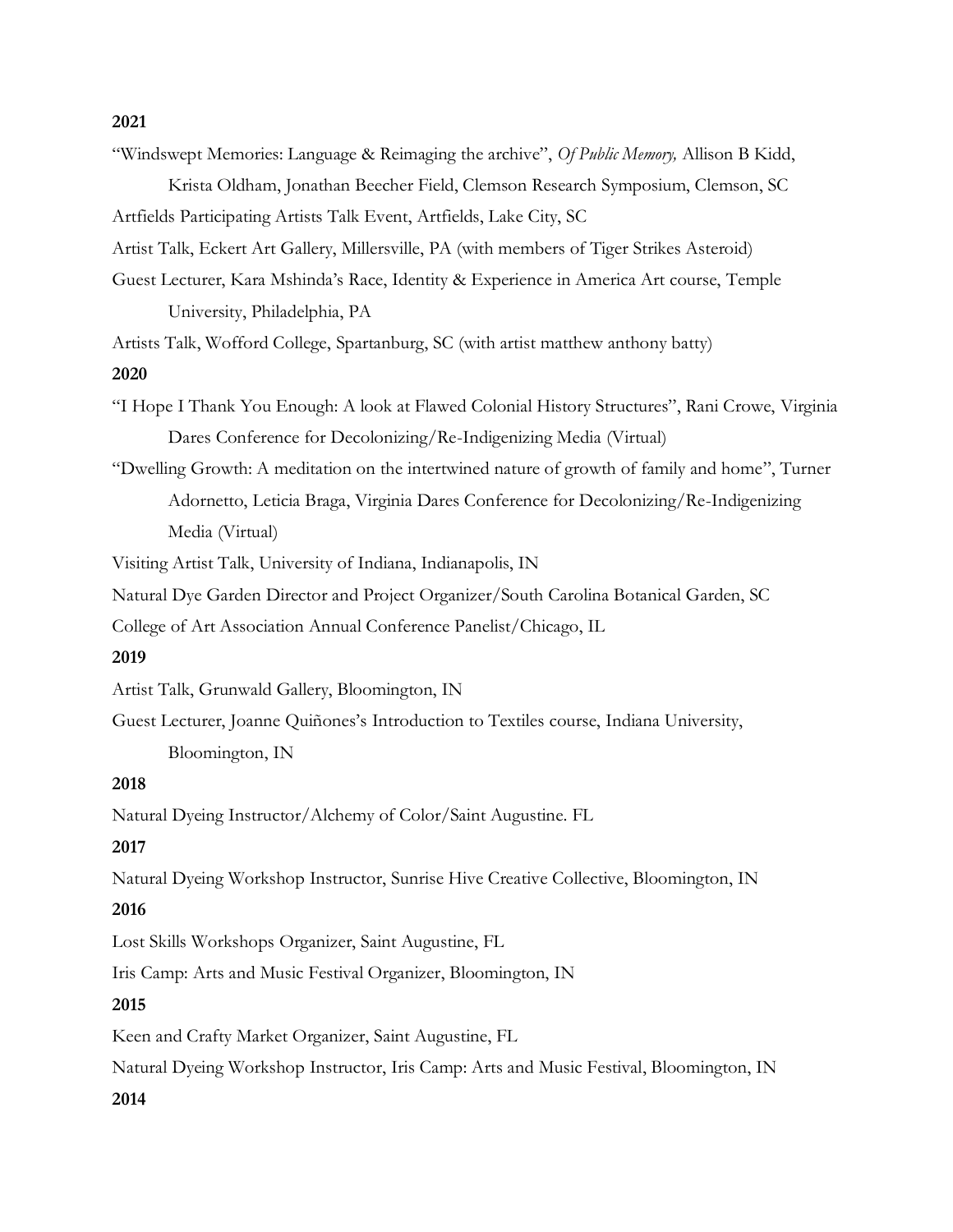Natural Dyeing Workshop Instructor, Have Company, Grand Rapids, MI

### Leadership, Memberships & Select Service Examples:

### **Present Memberships:**

- College Art Association
- Tiger Strikes Asteroid
- Foundations in Art: Theory & Education
- Art Mamas Alliance

**2021- Present** Co-Director, Tiger Strikes Asteroid Greenville, Greenville, SC

**2021** Membership Coordinator, Tiger Strikes Asteroid Greenville, Greenville, SC

**2021- 2022** Visiting Artist Committee, Visual Arts Department, Clemson, SC

- **2020-2021** Social media and Public Engagement coordinator, Tiger Strikes Asteroid Greenville, Greenville, SC
- **2021** Co-Organizer, Foundations Review, Visual Arts Department, Clemson University, Clemson, SC
- **2021** Artisphere Art Festival Booth Co-organizer, Visual Arts Department, Clemson University's STEM Tent, in partnership with Clemson Engineering, and Performing Art Departments, Greenville, SC
- **2020- Present** Committee on Diversity Practices, College Art Association
- **2020- Present** Member of AI Research Institute for Science & Engineering, Clemson University, Clemson, SC
- **2020** Judge, Rutledge Institute for Ethics Video Case Competition, Clemson University, Clemson, SC
- **2020- 2021** Portfolio & Recruitment Committee, Visual Arts Department, Clemson University Clemson, SC
- **2017- 2018** Co-coordinator, The Fuller Projects, Bloomington, IN

**2017-2018** Treasurer, Master of Fine Arts Organization/Indiana University

### Exhibitions Curated:

#### **2022**

*An Archive of Loose Leaves,* featuring matthew anthony batty, April Dauscha, Allison Janae Hamilton,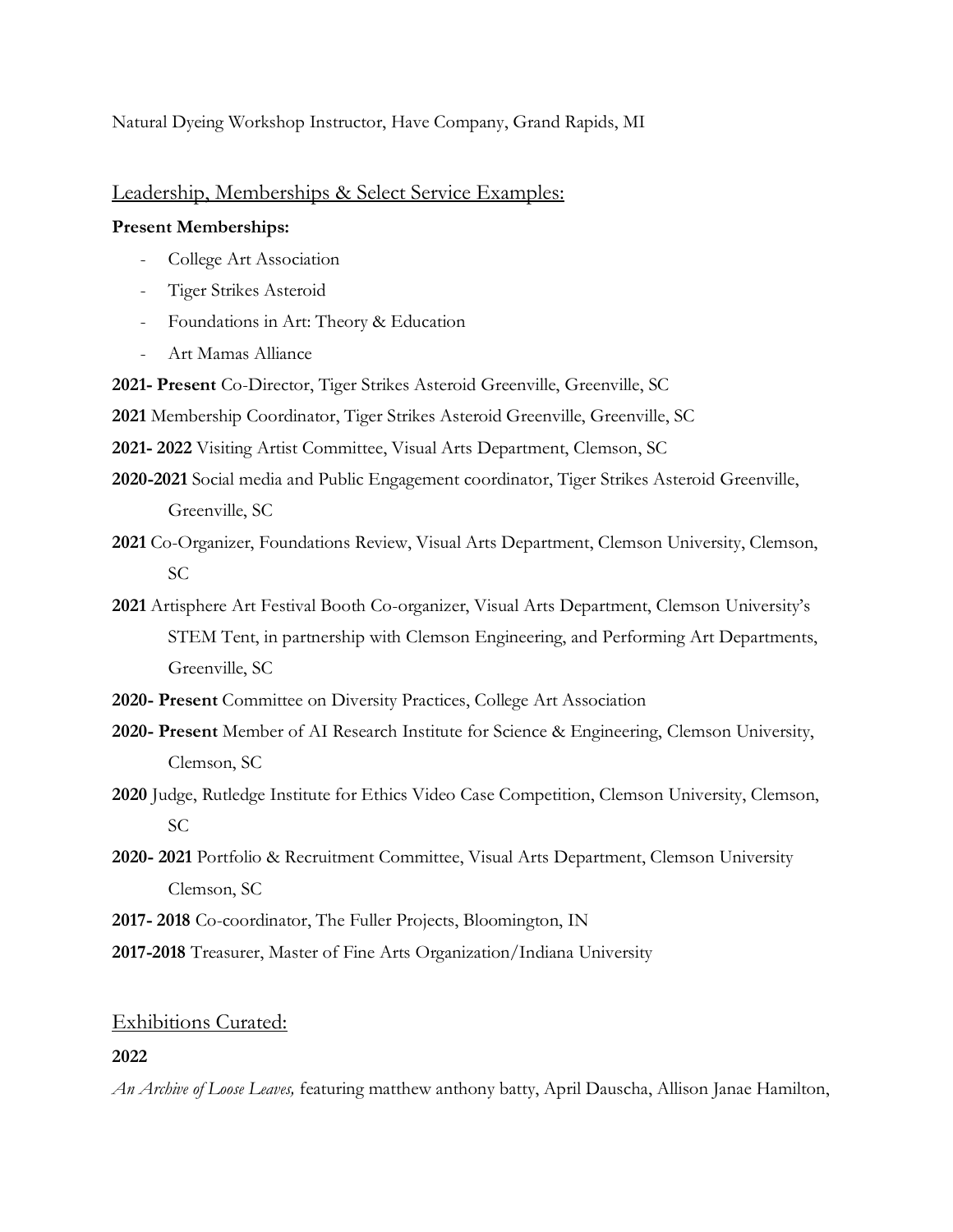Cristina Molina, Rachel Lin Weaver & Joann Quiñones, Lee Gallery, Clemson, SC

### **2021**

- *Placement in Process,* featuring Ana Meza & Katharine Meile, Tiger Strikes Asteroid Greenville, Greenville, SC
- *Big Body Play,* assistant to Curator April Dauscha, Featuring Amelia Briggs, Andrea Vail, Coorain, Jaime Bull, Kat Sánchez Stanfield, Madison Creech, Mindy Sue Wittock, Natalie Baxter, Fine Arts Center of Greenville, Greenville, SC

# **2020**

*Un Pa Mi, Un Pa Bo, Un Pe*, Featuring Kristen Stolle, Agustine Zegers, Katie Hargrave, Carolina Aranibar-Fernández, & Pallavi Sen, November Tiger Strikes Asteroid PDF Publications, Los Angeles, CA

### **2019**

Their Honeyed Heaviness, Featuring Joann Quiñones, Victoria Ridgway, Caroline Gerberick & Rachel de Cuba, IFell Gallery, Bloomington, IN

### **2018**

A Crack and A Shift, Featuring Brielle Jenkins, Skyler Pham, Joann Quiñones, Victoria Ridgway, Rachel Lin Weaver & Shut Up and Listen (DIY Publication), The Fuller Projects, Bloomington, IN

### **2017**

Co-Curator with matthew anthony batty, *Sunday Supper*: A Night of Readings and Experiences, Black Vulture, Projects, Paoli, IN

### **2016**

Curator, *Tell Me About the Youth of Rivers*, Featuring Erin Bowers, Leda Balch, Daun Fields & Rachel de Cuba, The Fuller Projects, Bloomington, IN

Professional experience:

**2021** Freelance video editing, Upland Brewing Company, Bloomington, IN

**2019** Videographer, Grunwald Gallery, Bloomington, IN

**2018-2019** Marketing Assistant, School of Art, Architecture + Design, Indiana University, IN